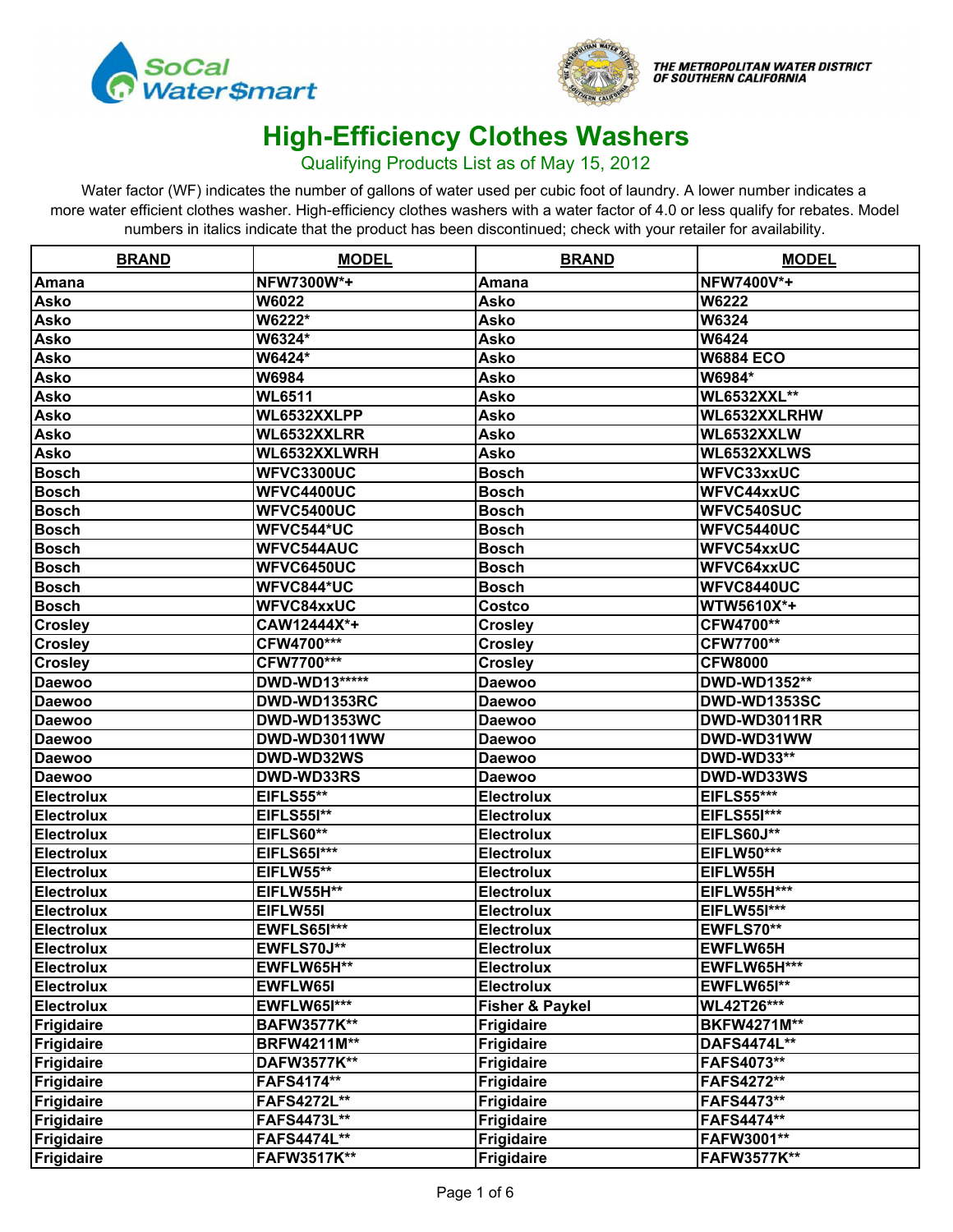



#### Qualifying Products List as of May 15, 2012

| <b>BRAND</b>            | <b>MODEL</b>       | <b>BRAND</b>            | <b>MODEL</b>        |
|-------------------------|--------------------|-------------------------|---------------------|
| Frigidaire              | FAFW3801**         | <b>Frigidaire</b>       | FAFW3801L**         |
| Frigidaire              | FAFW3921**         | <b>Frigidaire</b>       | FAFW4011**          |
| Frigidaire              | FAFW4011L**        | <b>Frigidaire</b>       | FAFW4070**          |
| Frigidaire              | FAFW4070L**        | <b>Frigidaire</b>       | FAFW4221L**         |
| Frigidaire              | <b>FRFW3700**</b>  | <b>Frigidaire</b>       | <b>FRFW3700L**</b>  |
| Frigidaire              | LAF8000**          | <b>Frigidaire</b>       | LAFW3577K**         |
| Frigidaire              | LAFW6000**         | <b>Frigidaire</b>       | <b>LAFW6000L**</b>  |
| Frigidaire              | LAFW7000**         | <b>Frigidaire</b>       | LAFW7000L**         |
| Frigidaire              | LAFW8000**         | <b>Frigidaire</b>       | LAFW8000L**         |
| Frigidaire              | LFAFW6000**        | <b>General Electric</b> | <b>GBVH5200J</b>    |
| <b>General Electric</b> | <b>GBVH5300K*</b>  | <b>General Electric</b> | <b>GCVH6400J</b>    |
| <b>General Electric</b> | <b>GCVH6500K*</b>  | <b>General Electric</b> | <b>GFAN1000L*</b>   |
| <b>General Electric</b> | GFAN1100L***       | <b>General Electric</b> | GFWH2400L***        |
| <b>General Electric</b> | GFWH2405L***       | <b>General Electric</b> | GFWN1100L           |
| <b>General Electric</b> | <b>GFWN1100L*</b>  | <b>General Electric</b> | GFWN1100L***        |
| <b>General Electric</b> | GFWS3500L***       | <b>General Electric</b> | GFWS3505L***        |
| <b>General Electric</b> | GMAN1200L***       | <b>General Electric</b> | <b>PFWH4400L**</b>  |
| <b>General Electric</b> | <b>PFWH4405L**</b> | <b>General Electric</b> | <b>PFWS4600L***</b> |
| <b>General Electric</b> | PFWS4605L***       | <b>General Electric</b> | <b>WBVH5200J</b>    |
| <b>General Electric</b> | <b>WBVH5300K</b>   | <b>General Electric</b> | <b>WBVH5300K*</b>   |
| <b>General Electric</b> | <b>WBVH5300K**</b> | <b>General Electric</b> | <b>WCVH6400J</b>    |
| <b>General Electric</b> | <b>WPDH8800J</b>   | <b>General Electric</b> | <b>WPDH8900J</b>    |
| <b>General Electric</b> | <b>WPDH8910K</b>   | <b>Haier</b>            | <b>HWF5000**</b>    |
| <b>Haier</b>            | HWF5300**          | <b>Inglis</b>           | IFW7300W*+          |
| Kenmore                 | 2130*              | Kenmore                 | 2130*10+            |
| Kenmore                 | $2139*$            | Kenmore                 | 2139*10+            |
| Kenmore                 | 26-c4802*          | Kenmore                 | 2600*               |
| Kenmore                 | 2600*01+           | Kenmore                 | 2600*10+            |
| Kenmore                 | 2601*              | Kenmore                 | 2601*01+            |
| Kenmore                 | 2601*10+           | Kenmore                 | 2800*               |
| Kenmore                 | 2800*01+           | Kenmore                 | 2800*10+            |
| Kenmore                 | 2801*              | Kenmore                 | 2801*01+            |
| Kenmore                 | 2801*10+           | Kenmore                 | 2900#00#            |
| Kenmore                 | 2927#00#           | Kenmore                 | 2947                |
| Kenmore                 | 2947#00#           | Kenmore                 | 3151#21#            |
| Kenmore                 | 3152#21#           | Kenmore                 | 400##90#            |
| Kenmore                 | 4002#90#           | Kenmore                 | 4012#90#            |
| Kenmore                 | 4013#90#           | <b>Kenmore</b>          | 4014#90#            |
| Kenmore                 | 402##90#           | Kenmore                 | 402.4903*01*        |
| Kenmore                 | 4027#90#           | Kenmore                 | 403##90#            |
| Kenmore                 | 4031#90#           | Kenmore                 | 404##90#            |
| Kenmore                 | 4044#90#           | Kenmore                 | 405##90#            |
| Kenmore                 | 4051#90#           | Kenmore                 | 410##90#            |
| Kenmore                 | 4102#90#           | Kenmore                 | 4110*               |
| Kenmore                 | 4137#21#           | Kenmore                 | 4147#21#            |
| Kenmore                 | 4153#21#           | Kenmore                 | 4154#21#            |
| Kenmore                 | 417.4110*          | Kenmore                 | 417.4110**          |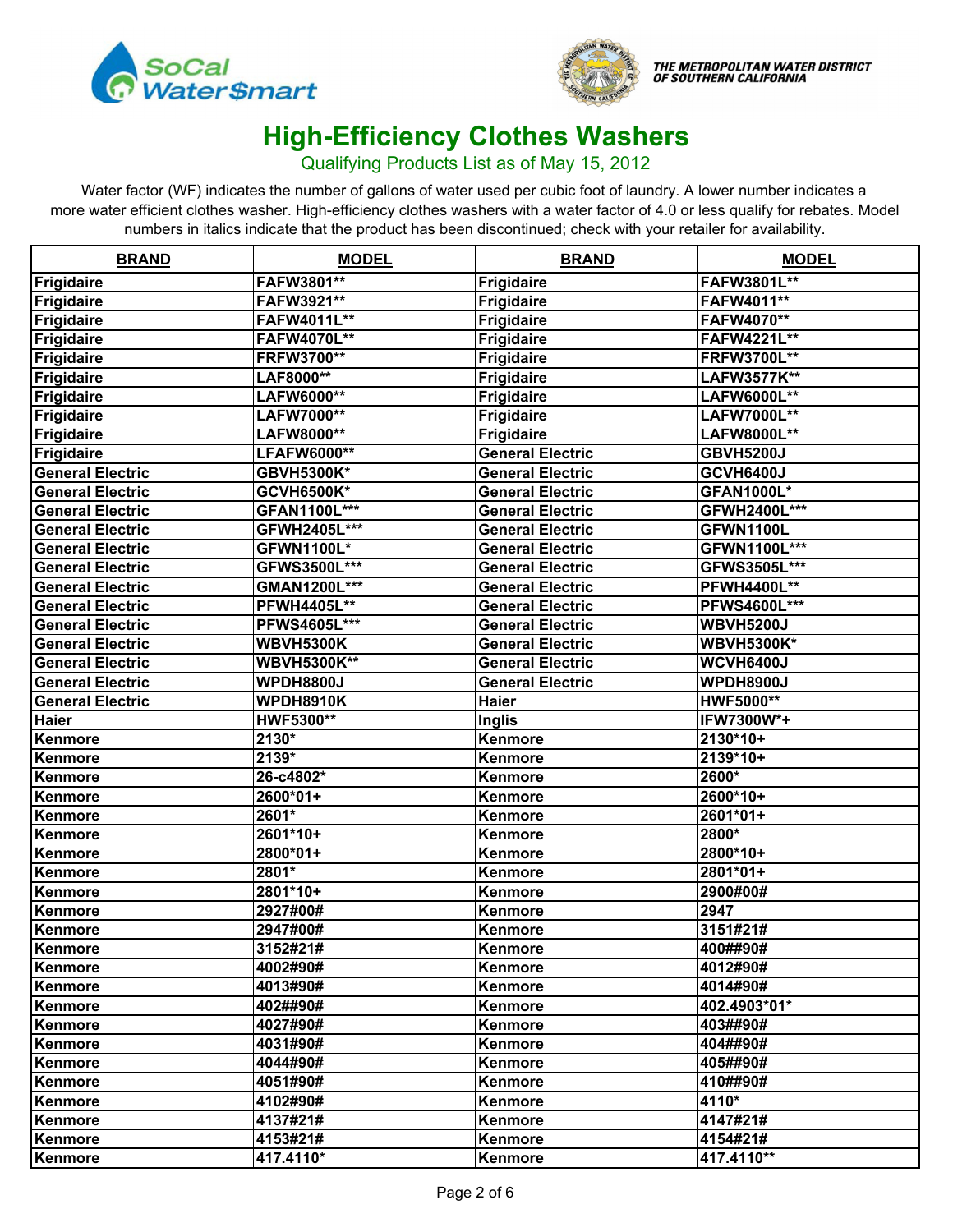



#### Qualifying Products List as of May 15, 2012

| <b>BRAND</b>          | <b>MODEL</b>           | <b>BRAND</b>          | <b>MODEL</b>      |
|-----------------------|------------------------|-----------------------|-------------------|
| Kenmore               | 417.4413*              | Kenmore               | 417.4413**        |
| Kenmore               | 4172#00#               | Kenmore               | 421##90#          |
| Kenmore               | 4219#90#               | <b>Kenmore</b>        | 4413*             |
| Kenmore               | 4508*40+               | Kenmore               | 4509*40+          |
| Kenmore               | 4598*                  | Kenmore               | 4599*             |
| Kenmore               | 4674*70+               | Kenmore               | 4674*80+          |
| Kenmore               | 4675*70+               | Kenmore               | 4675*80+          |
| Kenmore               | 4708*60+               | Kenmore               | 4709*60+          |
| Kenmore               | 4751****               | Kenmore               | 4751*60+          |
| Kenmore               | 4751*70+               | Kenmore               | 4753****          |
| Kenmore               | 4753*60+               | Kenmore               | 4754****          |
| Kenmore               | 4754*60+               | Kenmore               | 4756*70+          |
| Kenmore               | 4757*70+               | Kenmore               | 4758****          |
| Kenmore               | 4758*70+               | Kenmore               | 4770****          |
| Kenmore               | 4770*80+               | Kenmore               | 4771****          |
| Kenmore               | 4771*80+               | Kenmore               | 4775****          |
| Kenmore               | 4775*80+               | Kenmore               | 4776****          |
| Kenmore               | 4776*80+               | Kenmore               | 4778****          |
| Kenmore               | 4778*70+               | Kenmore               | 4778*80+          |
| Kenmore               | 47781702               | Kenmore               | 4779****          |
| Kenmore               | 4779*70+               | <b>Kenmore</b>        | 4779*80+          |
| Kenmore               | 488##80#               | Kenmore               | 488**80*          |
| Kenmore               | 4903*01*               | Kenmore               | 592-4900*         |
| Kenmore               | 592-4903*              | Kenmore               | 592-4904*         |
| Kenmore               | 592-4904* (* is not 2) | Kenmore               | 592-49042         |
| Kenmore               | 592-4905*              | Kenmore               | 592-4906*         |
| Kenmore               | 592-4907*              | Kenmore               | 592-4908*         |
| Kenmore               | 592-491***             | Kenmore               | 592-4912*         |
| Kenmore               | 592-4914*              | Kenmore               | 592-4915*         |
| Kenmore               | 592-4918*              | Kenmore               | 592-4919*         |
| Kenmore               | 592-493***             | Kenmore               | 592-495***        |
| Kenmore               | 970-C4804**            | Kenmore               | 970-C4805**       |
| Kenmore               | 970-C4808**            | Kenmore               | 970L4802**        |
| Lg Electronics        | <b>LSWF388H**</b>      | <b>Lg Electronics</b> | <b>WM0001H***</b> |
| <b>Lg Electronics</b> | <b>WM064#H*</b>        | <b>Lg Electronics</b> | <b>WM0742H**</b>  |
| Lg Electronics        | <b>WM1832C*</b>        | Lg Electronics        | <b>WM2000C*</b>   |
| Lg Electronics        | <b>WM2010C*</b>        | <b>Lg Electronics</b> | <b>WM2011H*</b>   |
| Lg Electronics        | <b>WM2016C*</b>        | <b>Lg Electronics</b> | <b>WM2016CW</b>   |
| Lg Electronics        | <b>WM2020C*</b>        | <b>Lg Electronics</b> | <b>WM2032H*</b>   |
| <b>Lg Electronics</b> | <b>WM204#C*</b>        | <b>Lg Electronics</b> | <b>WM204#C**</b>  |
| Lg Electronics        | <b>WM2050C*</b>        | <b>Lg Electronics</b> | <b>WM207#C*</b>   |
| Lg Electronics        | <b>WM2101H*</b>        | <b>Lg Electronics</b> | <b>WM2140C**</b>  |
| Lg Electronics        | <b>WM2150H**</b>       | <b>Lg Electronics</b> | <b>WM2233H*</b>   |
| Lg Electronics        | <b>WM2240C*</b>        | <b>Lg Electronics</b> | <b>WM2240C**</b>  |
| Lg Electronics        | <b>WM2250C**</b>       | <b>Lg Electronics</b> | <b>WM2277H*</b>   |
| Lg Electronics        | <b>WM2301H*</b>        | <b>Lg Electronics</b> | WM2350H**         |
| <b>Lg Electronics</b> | <b>WM2355C*</b>        | <b>Lg Electronics</b> | <b>WM2411H*</b>   |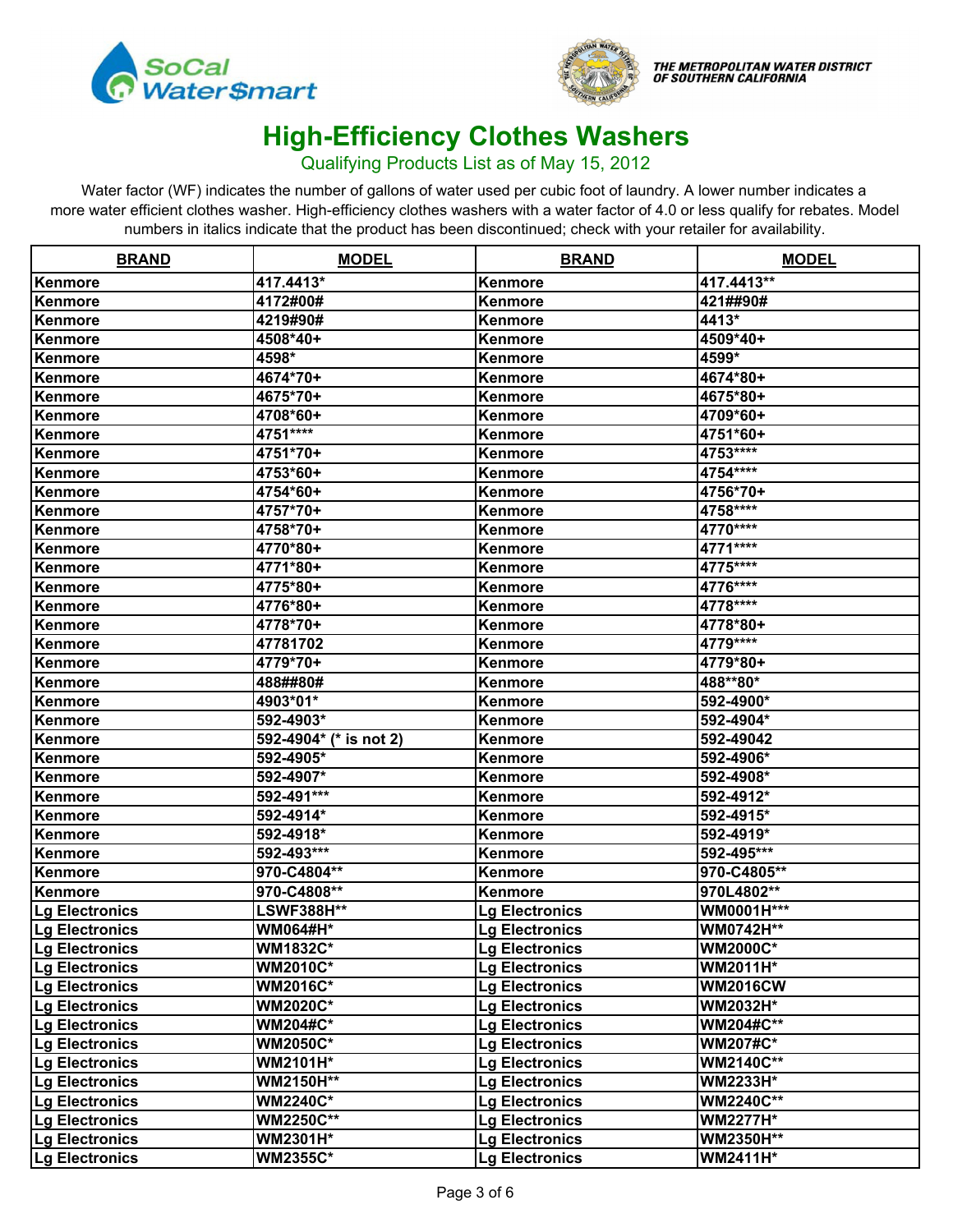



#### Qualifying Products List as of May 15, 2012

| <b>BRAND</b>          | <b>MODEL</b>       | <b>BRAND</b>          | <b>MODEL</b>       |
|-----------------------|--------------------|-----------------------|--------------------|
| <b>Lg Electronics</b> | <b>WM244#H*</b>    | <b>Lg Electronics</b> | WM2450H**          |
| Lg Electronics        | <b>WM2455H*</b>    | <b>Lg Electronics</b> | WM248#H***         |
| Lg Electronics        | WM249#H**          | <b>Lg Electronics</b> | WM2501H**          |
| <b>Lg Electronics</b> | WM2550H***         | <b>Lg Electronics</b> | <b>WM2601H*</b>    |
| <b>Lg Electronics</b> | WM2650H**          | Lg Electronics        | <b>WM2677H*</b>    |
| <b>Lg Electronics</b> | WM2677H**          | <b>Lg Electronics</b> | WM268#H**          |
| <b>Lg Electronics</b> | WM268#H***         | Lg Electronics        | <b>WM2701H*</b>    |
| <b>Lg Electronics</b> | WM2801H***         | Lg Electronics        | WM2901H***         |
| Lg Electronics        | WM3001H***         | <b>Lg Electronics</b> | WM3070H***         |
| Lg Electronics        | WM3150H**          | <b>Lg Electronics</b> | WM3360H***         |
| Lg Electronics        | WM3470H**          | <b>Lg Electronics</b> | WM3550H***         |
| Lg Electronics        | WM3611H*           | <b>Lg Electronics</b> | WM3875H***         |
| <b>Lg Electronics</b> | WM3885H***         | <b>Lg Electronics</b> | WM398#H***         |
| <b>Lg Electronics</b> | WM3987H**          | <b>Lg Electronics</b> | <b>WT4801C*</b>    |
| Lg Electronics        | WT5001C*           | <b>Lg Electronics</b> | <b>WT5070C*</b>    |
| Lg Electronics        | <b>WT5101H*</b>    | <b>Lg Electronics</b> | <b>WT5170H*</b>    |
| <b>Lg Electronics</b> | WT6001H*           | <b>Maytag</b>         | <b>MAH9700</b>     |
| <b>Maytag</b>         | MHN30PDAW*+        | <b>Maytag</b>         | MHN30PRAW*+        |
| <b>Maytag</b>         | MHN30PRAX*+        | <u>Maytag</u>         | MHP30PRAW*+        |
| <b>Maytag</b>         | <b>MHW6000X*</b>   | <b>Maytag</b>         | MHW6000X*+         |
| <b>Maytag</b>         | <b>MHW7000X*</b>   | <u>Maytag</u>         | MHW7000X*+         |
| <b>Maytag</b>         | MHW9000Y*+         | <b>Maytag</b>         | <b>MHWE200X*+</b>  |
| <b>Maytag</b>         | MHWE201Y*+         | <b>Maytag</b>         | <b>MHWE250X*+</b>  |
| <b>Maytag</b>         | <b>MHWE251Y*+</b>  | <b>Maytag</b>         | MHWE301Y*+         |
| <b>Maytag</b>         | <b>MHWE400W#**</b> | <b>Maytag</b>         | MHWE400W*+         |
| <b>Maytag</b>         | <b>MHWE450W#**</b> | <b>Maytag</b>         | <b>MHWE450W*+</b>  |
| <b>Maytag</b>         | <b>MHWE500V*+</b>  | <b>Maytag</b>         | MHWE550W#**        |
| <b>Maytag</b>         | <b>MHWE900V*+</b>  | <b>Maytag</b>         | MHWE950W#**        |
| <b>Maytag</b>         | <b>MHWE950W*+</b>  | <b>Maytag</b>         | <b>MHWZ400T*+</b>  |
| <b>Maytag</b>         | <b>MHWZ600T*+</b>  | <b>Maytag</b>         | <b>MHWZ600W*+</b>  |
| <b>Maytag</b>         | MHWZ600W8+         | <b>Maytag</b>         | <b>MVWB455Y*+</b>  |
| <b>Maytag</b>         | <b>MVWB750Y*+</b>  | <b>Maytag</b>         | <b>MVWB755Y*+</b>  |
| <b>Maytag</b>         | <b>MVWB800Y*+</b>  | <b>Maytag</b>         | MVWB850Y*+         |
| <b>Maytag</b>         | MVWB950Y*+         | <b>Maytag</b>         | MVWC400X*          |
| <b>Maytag</b>         | <b>MVWC400X*+</b>  | <b>Maytag</b>         | <b>MVWC450X*+</b>  |
| <b>Maytag</b>         | MVWX500X*+         | <b>Maytag</b>         | MVWX550X*+         |
| <b>Maytag</b>         | <b>MVWX600X*+</b>  | <b>Maytag</b>         | <b>MVWX700X*+</b>  |
| <b>Profile</b>        | PFWS4600L***       | <b>Profile</b>        | PFWS4605L***       |
| <b>Samsung</b>        | <b>WA400P*HD**</b> | <b>Samsung</b>        | <b>WA422P*HD**</b> |
| <b>Samsung</b>        | <b>WA456D*HD**</b> | Samsung               | WA5451***          |
| <b>Samsung</b>        | WA5471***          | <b>Samsung</b>        | WF203***           |
| <b>Samsung</b>        | <b>WF206***</b>    | <b>Samsung</b>        | WF209***           |
| <b>Samsung</b>        | WF210***           | <b>Samsung</b>        | WF218***           |
| <b>Samsung</b>        | WF219***           | <b>Samsung</b>        | <b>WF220***</b>    |
| <b>Samsung</b>        | <b>WF221***</b>    | <b>Samsung</b>        | WF229***           |
| <b>Samsung</b>        | WF231***           | <b>Samsung</b>        | WF241***           |
| <b>Samsung</b>        | <b>WF306*A*</b>    | <b>Samsung</b>        | WF306BHW           |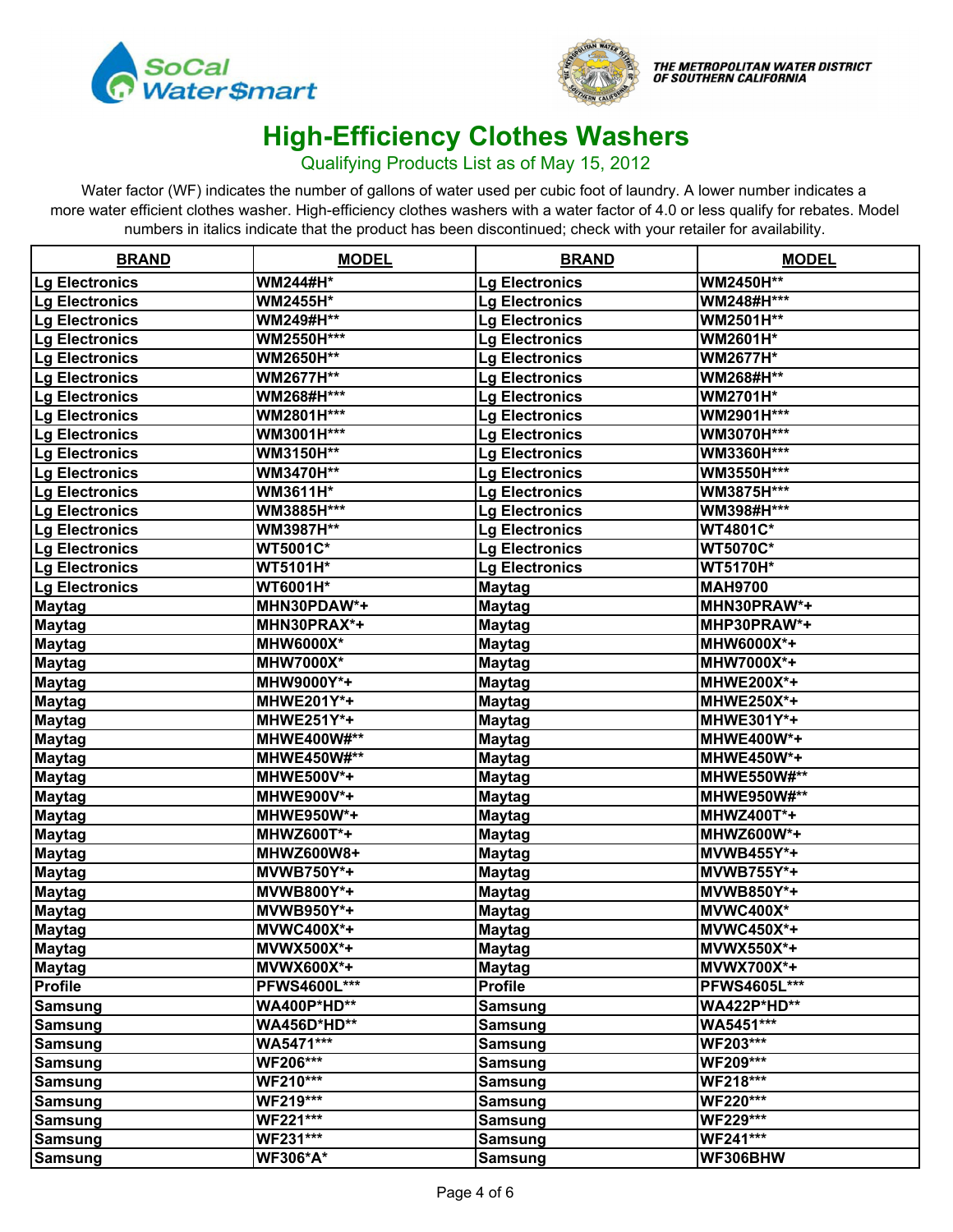



#### Qualifying Products List as of May 15, 2012

| <b>BRAND</b>     | <b>MODEL</b>       | <b>BRAND</b>   | <b>MODEL</b>       |
|------------------|--------------------|----------------|--------------------|
| <b>Samsung</b>   | WF306LAW           | <b>Samsung</b> | WF316***           |
| <b>Samsung</b>   | <b>WF316*A*</b>    | <b>Samsung</b> | <b>WF316*N*</b>    |
| <b>Samsung</b>   | WF317***           | <b>Samsung</b> | <b>WF317*A*</b>    |
| <b>Samsung</b>   | <b>WF317*N*</b>    | <b>Samsung</b> | WF326LAS           |
| <b>Samsung</b>   | WF326LAW           | <u>Samsung</u> | WF328***           |
| <b>Samsung</b>   | <b>WF328*A*</b>    | <b>Samsung</b> | <b>WF328*N*</b>    |
| <b>Samsung</b>   | WF330***           | <b>Samsung</b> | WF331***           |
| <b>Samsung</b>   | WF337***           | <b>Samsung</b> | <b>WF337*A*</b>    |
| <b>Samsung</b>   | <b>WF337*N*</b>    | <b>Samsung</b> | WF338***           |
| <b>Samsung</b>   | <b>WF338*A*</b>    | <b>Samsung</b> | <b>WF338*N*</b>    |
| <b>Samsung</b>   | WF339***           | <b>Samsung</b> | <b>WF339*A*</b>    |
| <b>Samsung</b>   | <b>WF339*N*</b>    | <b>Samsung</b> | WF340***           |
| <b>Samsung</b>   | WF350***           | <b>Samsung</b> | <b>WF405A*PA**</b> |
| <b>Samsung</b>   | WF407***           | <b>Samsung</b> | <b>WF407*A*</b>    |
| <b>Samsung</b>   | <b>WF407*N*</b>    | <b>Samsung</b> | WF409***           |
| <b>Samsung</b>   | <b>WF409*A*</b>    | <b>Samsung</b> | WF410***           |
| <b>Samsung</b>   | WF419***           | <b>Samsung</b> | <b>WF419*A*</b>    |
| <b>Samsung</b>   | WF428***           | <b>Samsung</b> | <b>WF428*A*</b>    |
| <b>Samsung</b>   | <b>WF428*N*</b>    | <b>Samsung</b> | WF431***           |
| <b>Samsung</b>   | WF438***           | <b>Samsung</b> | <b>WF438*A*</b>    |
| <b>Samsung</b>   | <b>WF438*N*</b>    | <b>Samsung</b> | WF448***           |
| <b>Samsung</b>   | <b>WF448*A*</b>    | <b>Samsung</b> | <b>WF455A*GS**</b> |
| <b>Samsung</b>   | <b>WF457A*GS**</b> | <b>Samsung</b> | WF461***           |
| <b>Samsung</b>   | WF501***           | <b>Samsung</b> | WF511***           |
| <b>Samsung</b>   | WF520***           | Whirlpool      | WFW8400T*+         |
| <b>Whirlpool</b> | <b>WFW8500S*+</b>  | Whirlpool      | WFW9050W*+         |
| <b>Whirlpool</b> | <b>WFW9050X*</b>   | Whirlpool      | WFW9050X*+         |
| <b>Whirlpool</b> | WFW9150W#**        | Whirlpool      | <b>WFW9151Y*</b>   |
| <b>Whirlpool</b> | WFW9151Y*+         | Whirlpool      | WFW9250W#**        |
| <b>Whirlpool</b> | <b>WFW9351Y*</b>   | Whirlpool      | WFW9351Y*+         |
| <b>Whirlpool</b> | WFW9400S*#**       | Whirlpool      | WFW9400S*+         |
| Whirlpool        | WFW9400V*+         | Whirlpool      | WFW9450W*+         |
| Whirlpool        | <b>WFW9451X*</b>   | Whirlpool      | WFW94HEX*+         |
| Whirlpool        | WFW9500T*+         | Whirlpool      | WFW9550W*+         |
| Whirlpool        | WFW95HEX*+         | Whirlpool      | WFW9600S*+         |
| Whirlpool        | WFW9600T*+         | Whirlpool      | WFW9640X*+         |
| Whirlpool        | WFW9700V*+         | Whirlpool      | WFW9750W#**        |
| Whirlpool        | WFW9750W*+         | Whirlpool      | WFW97HEX*+         |
| Whirlpool        | <b>WTW4950X*</b>   | Whirlpool      | WTW4950X*+         |
| Whirlpool        | <b>WTW5500X*+</b>  | Whirlpool      | WTW5550X*+         |
| Whirlpool        | WTW5600X*+         | Whirlpool      | WTW5610X*+         |
| Whirlpool        | WTW5640X*+         | Whirlpool      | WTW5700X*+         |
| Whirlpool        | WTW7300X*+         | Whirlpool      | <b>WTW7320XW</b>   |
| Whirlpool        | WTW7320Y*+         | Whirlpool      | WTW7340X*+         |
| Whirlpool        | WTW7600X*+         | Whirlpool      | WTW7800X*+         |
| Whirlpool        | WTW7990X*+         | Whirlpool      | WTW8200Y*+         |
| Whirlpool        | WTW8240Y*+         | Whirlpool      | WTW8400Y*+         |